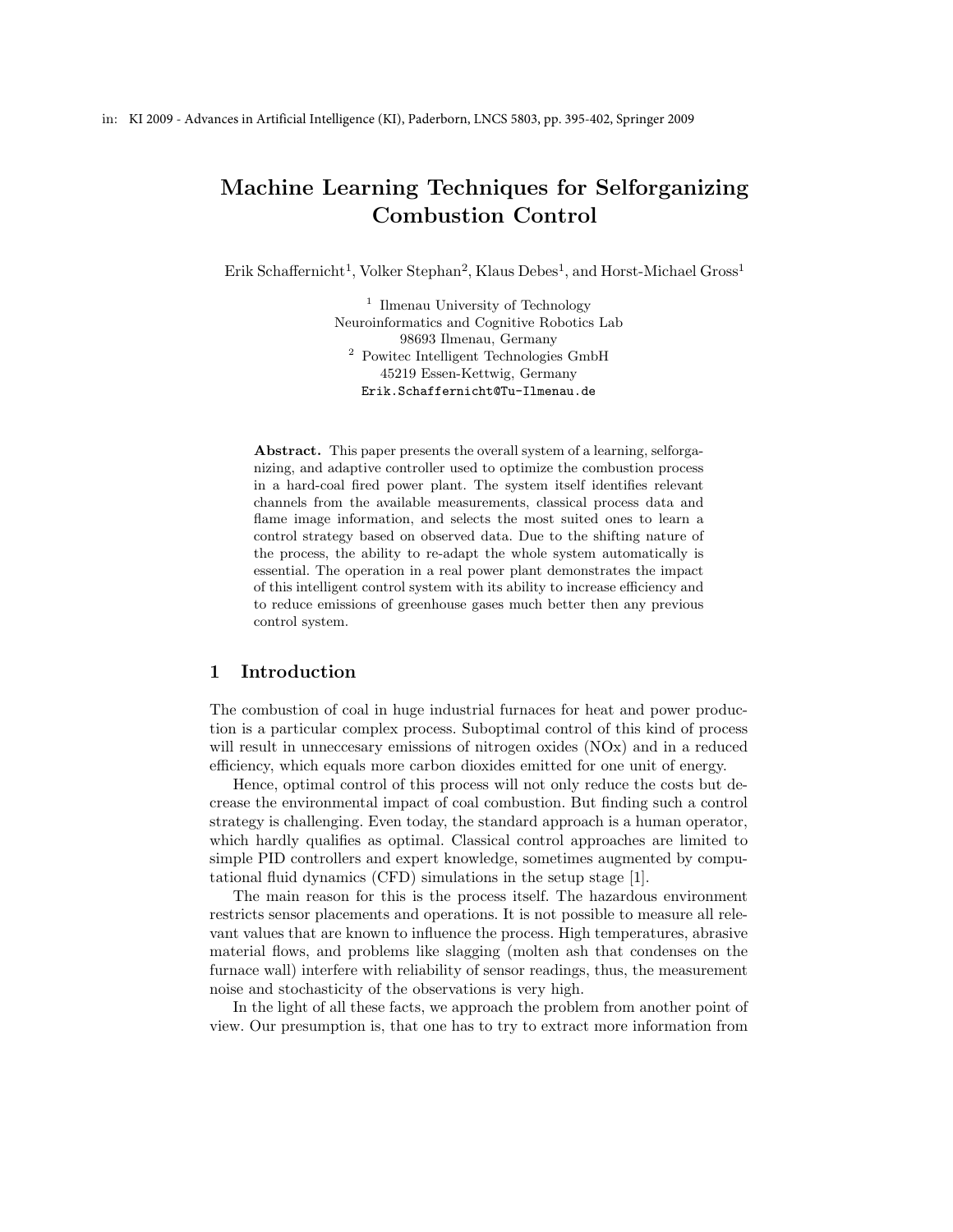the furnace directly and to learn from the data with Machine Learning (ML) techniques to build the optimal controller.

This work is a complete overhaul of a previous system [2], but we are not aware of any other work about coal combustion and its control by ML techniques.

For several reasons we follow the basic idea of our approach to explicitly avoid the usage of expert knowledge. First, for many applications there is no expert knowledge available, especially if new information about the process comes into play. Secondly, industrial combustion processes usually are time varying due to changing plant properties or different and changing fuel-characteristics. Thus, initially available expert knowledge becomes invalid over time and needs to be updated too often. In consequence, we prefer a self-organizing, adaptive and learning control architecture that develops a valid control strategy based on historical data and past experiences with the process only.

We will give an overview of the complete control system (and the tasks it learns to solve) in Section 2. A more detailed explanation of the subsystems involved is given in the Sections 3 to 5. Finally, the adaptivity of the overall system is discussed in Section 6, and first results of online operation are shown in Section 7.

## 2 System Overview

The system that is presented in this paper is designed with the goal in mind to deploy it to existing power plants. Hence, it operates on top of the infrastructure provided by the plant and the main interface is formed between the Distributed Control System (DCS) of the power plant and the developed system. Besides additional computer hardware, special CMOS cameras are installed to observe the flames inside the furnace directly. The video data and the traditional sensor readings from the DCS are fed into the system, which is depicted in Fig. 1.

To handle the high dimensional pixel data generated with the cameras, a feature transformation is applied to preserve the information bearing parts while discarding large amounts of irrelevant data. Details and further references can be found in Section 3. Thereafter, a feature selection is performed on the extracted image data, the spectral data, and the sensory data from the DCS to reduce the number of considered inputs even more. A fairly simple filter approach is used for this task, which is presented in Section 4. For the adaptive controller itself, several approaches with different control paradigms were considered. We compared Nonlinear Model Predictive Control (MPC), Bayesian Process Control (BPC) and Neuroevolutionary Process Control (NEPC). Some basics about these approaches are presented in Section 5. Due to the nature of the combustion process (e.g. fuel changes), a certain life-long adaptivity of the system is urgently required. Hence all of the submethods must be able to adapt themselves given the current data, which we discuss in Section 6.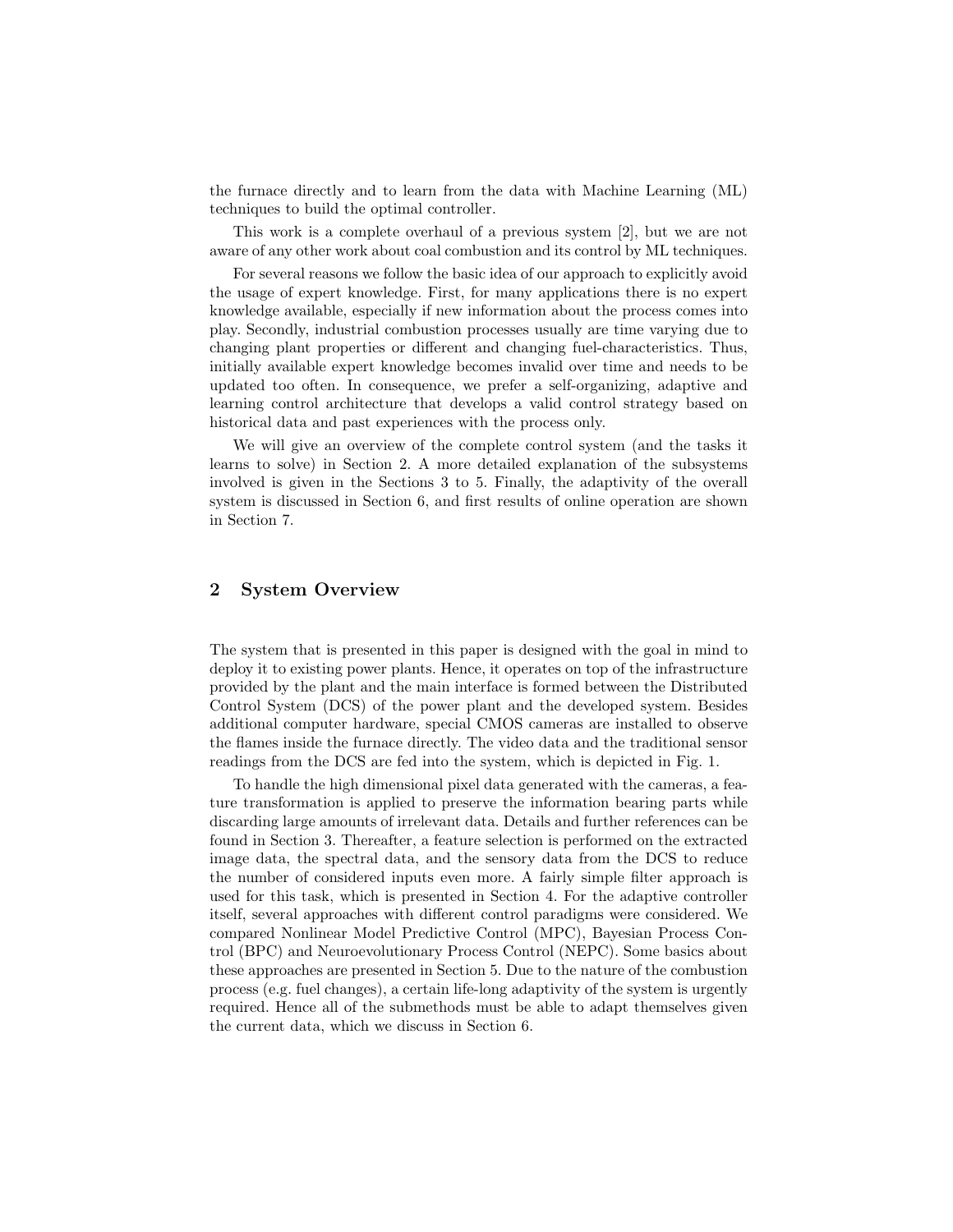

Fig. 1. This figure shows the data flow of a complete control step. The distributed control system (DCS) provides different measurements like coal feed rates or settings of the coal mill, while cameras are used to directly observe the process. Beside images from the burners, the cameras provide spectral information about the flames. Both are transformed by an Information Theoretic Learning (ITL) approach that will reduce dimensionality while maximizing the kept information about the targets. The results as well as the sensor data from the DCS are subject to a feature selection. All selected features are the inputs for two different control strategies, Bayesian Process Control (BPC) and Neuroevolutionary Process Control (NEPC). The Model Predictive Control (MPC) is fed with handselected features chosen by an human expert and is included as a reference. The selected outputs are fed back into the control system of the power plant using the DCS.

## 3 Image Data Processing

Using the CMOS cameras, images from the flames inside the furnace are captured. For transforming these images into information channels useful for the controller, an adaptive subspace transformation scheme based on [3] is applied. This Maximal Mutual Information approach is built upon the Information-Theoretic Learning (ITL) framework introduced by Principe [4]. The idea is to find a transformation that maximizes the Quadratic Mutual Information (QMI) between the transformed data in a certain subspace and the desired target values.

The basic adaptation loop for the optimization process is shown in Fig. 2. The original input data sample  $x_i$  is transformed by some transformation  $g$  (linear, neural network, ...) with the free parameters  $w$  into a lower dimensional space. The transformed data is denoted by  $y_i$ . The goal is to find those transformation parameters w that confer the most information into the lower dimensional space with respect to the controller's target variables.

The update rule for the parameters of the transformation is given by the following equation, where  $\alpha$  denotes the learning rate

$$
w_{t+1} = w_t + \alpha \frac{\partial I}{\partial w} = w_t + \alpha \sum_{i=1}^{N} \frac{\partial I}{\partial y_i} \frac{\partial y_i}{\partial w}.
$$
 (1)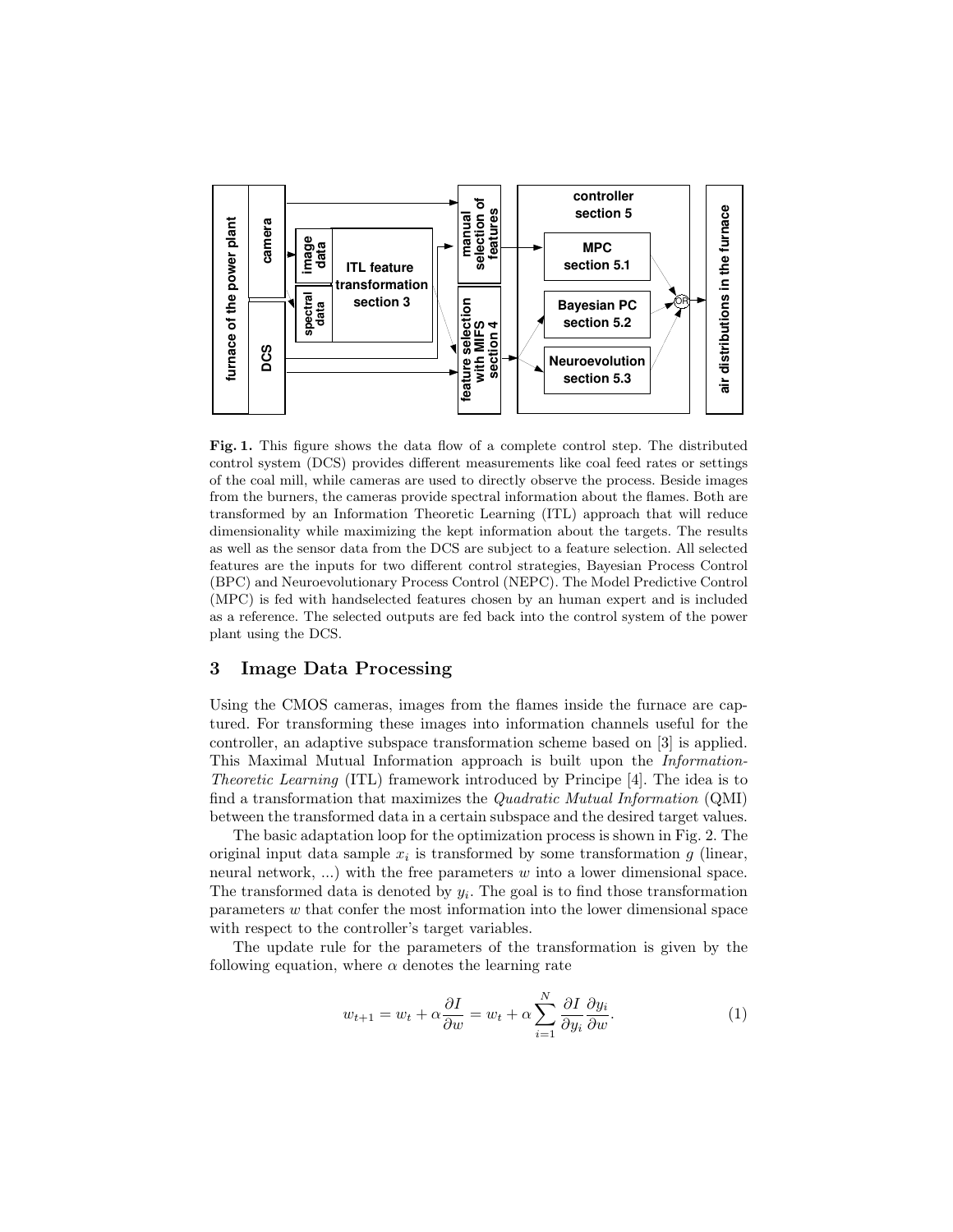

Fig. 2. The original image data is transformed into a lower-dimensional space. An evaluation criterion measures the correspondence to the desired target value (in this case NOx). From this criterion, a gradient information is derived and used to adapt the transformation parameters w.

Finding the gradient  $\partial I/\partial w$  can be split into in the sample wise computation of the information forces  $\partial I/\partial y_i$  and the adaption of the parameters  $\partial y_i/\partial w$ . The second term is dependent on the used transformation, and is quite simple for the linear case, where the transformation is computed as:

$$
y_i = W^T x_i. \tag{2}
$$

For the derivation of the update rule of the transformation parameters  $w$ , especially for the information forces  $\partial I/\partial y_i$ , we refer to details presented in [3].

Due to the intrinsic problems of learning in high dimensional input spaces like images, we compress the images to a subspace of only three dimensions, which was shown to achieve stable results. Furthermore, it was shown in [5] that this kind of transformation is superior to classic approaches like PCA for function approximation tasks in the power plant domain.

The camera system in use allows high frequency analysis of grey values, too. Image patches are observed in the frequency domain of up to 230 Hz. Using the same feature extraction technique, we were able to identify different parts of the temporal spectra that are relevant for targets like NOx.

All these new features generated from images and spectral data are sent to the feature selection module, which is described subsequently.

# 4 Feature and Action Selection

All features generated from images and those coming from other sensors (e.g. coal feed rates) as part of the DCS are subject to a feature selection step. The main reason for this module is the required reduction of the input space, and there are several channels that are not important or mostly redundant, which can be eliminated. A smaller input space allows an easier adaptation and generalization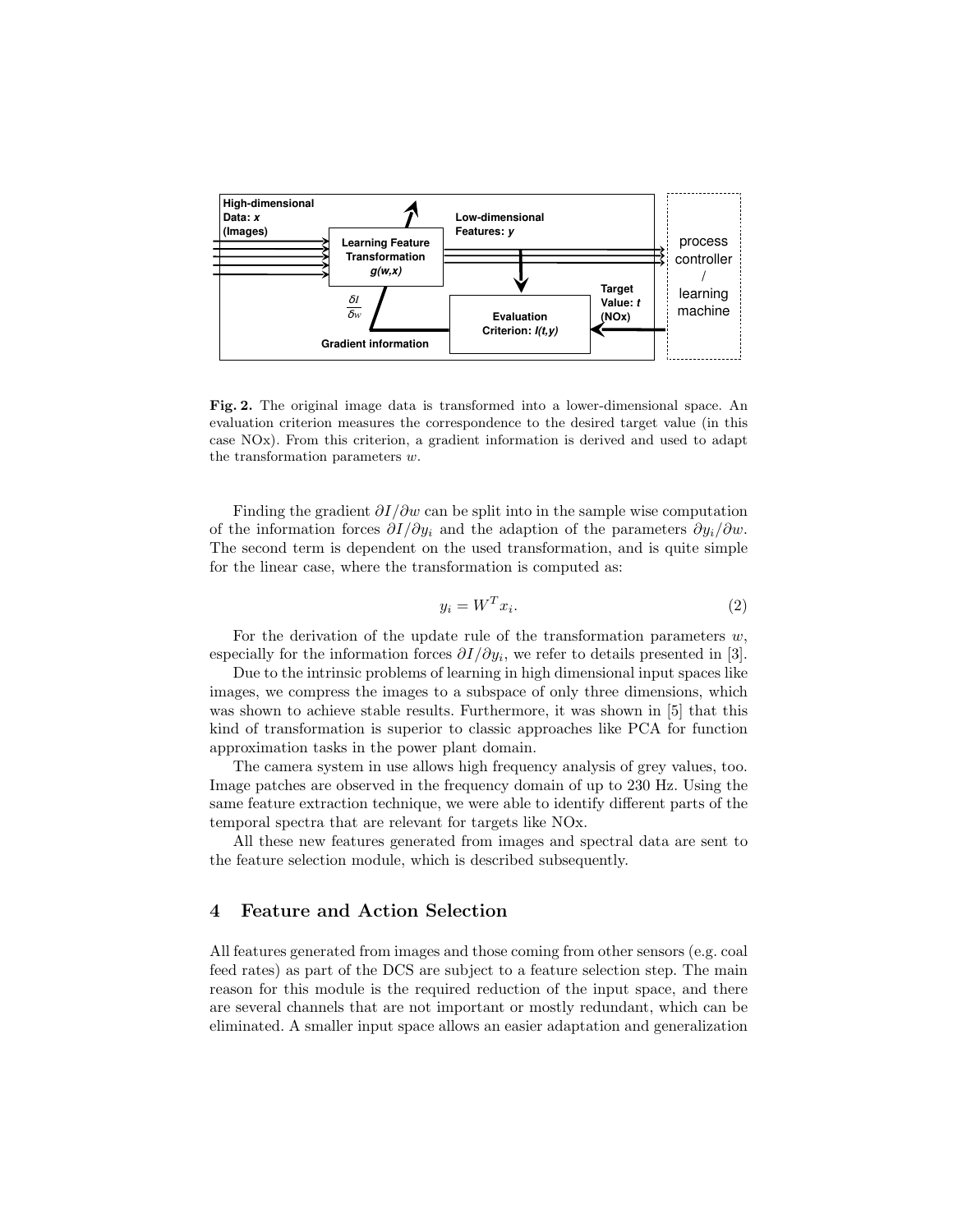of the controller. For this step, we employ the MIFS algorithm [6], which is a simple approximation of the Joint Mutual Information between features  $f$  and the control targets y. This approximation uses pairwise Mutual Information only, and is hence, easily to compute.

Features  $f_i$  that maximize the following term are iterativly added to the subset of used features  $f_s$ 

$$
\underset{f_i}{\arg \max} (I(f_i, y) - \beta \sum_{f_s \in S} I(f_i, f_s)). \tag{3}
$$

The first term describes the information between the feature and the target value and represents the relevance, while the second term represents the information between the feature and all features already in use. This represents the redundancy. The parameter  $\beta$  is used to balance the goals of maximizing relevance to the target value and minimize the redundancy in the subset.

With the help of this selection technique the number of inputs is trimmed down from more than 50 to approximately 20-30 features used by the controller as problem-relevant input.

The same methods were applied for action selection to reduce the number of manipulated control variables (mainly different air flows settings), but unfortunately all manipulated variables proved to be important in the 12-dimensional action space.

## 5 Control Strategy

In the following, we describe how to bridge the gap between the selected informative process describing features at one hand and the selected effective actions on the other hand by an adequate sensory-motor mapping realized by the controller. Practically, we tested three different control approaches.

#### 5.1 Model Based Predictive Control

Model Based Predictive Control (MPC) is a well known approach for advanced process control of industrial processes [7]. Its basic idea is to build a mathematical model of the process to be controlled. Based on that process model, a control sequence is computed, that drives the process into the desired state within a given prediction horizon. We tested a simplified version of the MPC-family, that uses a feedforward neural network as process model. It operates with inputs defined by a human expert, rather than an automatic feature extraction.

#### 5.2 Bayesian Process Control

Since real world processes usually are partially observable and noisy, we tested an architecture, that was designed to deal with these drawbacks. Probabilistic models [8] explicitly approximate stochastic processes. Practically, our probabilistic control approach first estimates from historical data joint probability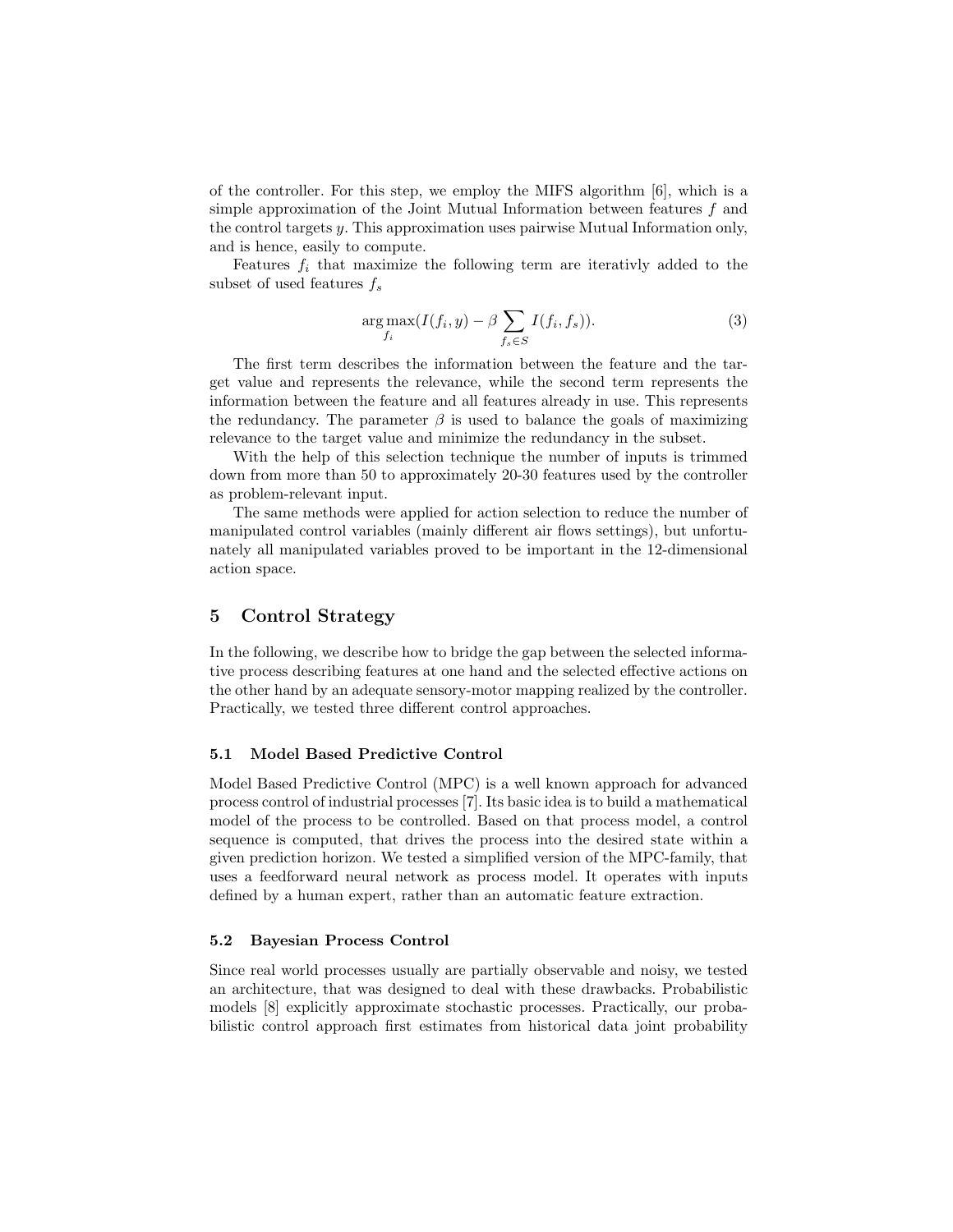density functions of all control, state, and target variables of the industrial process. The resulting probabilistic process model is used afterwards to build a factor graph [9]. During the so called inference process within that factor graph, a control sequence is calculated, that most probably drives the process into the desired target state, which is a minimum of NOx produced and 02 used in the combustion.

#### 5.3 Neuroevolutionary Process Control

In addition to both control approaches described before, we also tested a neuroevolution method called Cooperative Synapse Neuroevolution (CoSyNE) [10]. CoSyNE applies evolutionary strategies to evolve a nonlinear controller based on recurrent neural networks, that drives the process as fast and accurate as possible into the desired target state. Unfortunately, evolutionary algorithms for control require extensive tests of the individual controllers with the plant in order to determine their performance, the so called fitness. Obviously, that extensive testing is not applicable for industrial processes with their real-world constraints like irreversibility and control cycle periods. Thereto, we extended the original approach proposed by [10] by a couple of alternative process models, that replace the real plant for the extensive closed-loop controller tests. Instead of a single process model, we favor a couple of different models, because that diversity ensures the development of a robust controller. On the contrary, operating on a single process model would be suboptimal, since any failure of the model may mislead the evolutionary search process for an optimal controller to a suboptimal solution or even a dead-end.

# 6 Adaptivity

As mentioned before, the industrial process to be controlled is time-varying for several reasons. In consequence, a suitable control system needs to be adaptive to cope with these changes automatically. Thereto, we introduced an automatic adaptivity of all components of our overall control architecture shown in Fig. 1.

Starting with the feature extraction from high dimensional image or CMOSspectra data, we automatically retrain the underlying filters based on new data. This recalculation takes place every 6 hours and operates on image and spectral data of the last three days. This way, any change caused by either process variation, fuel change, or even camera function is taken into account automatically.

At the next stage, the feature selection is updated every 12 hours. Thereto, both process data and adaptively extracted features of the last three weeks are taken into consideration. Thus, less informative features or process measurements can be excluded from further calculation in the controller. In this way, malfunctioning sensors or even uninformative features from cameras temporarily blocked by slag will be sorted out from further observation automatically. On the other side, previously unused, but currently relevant features can be included.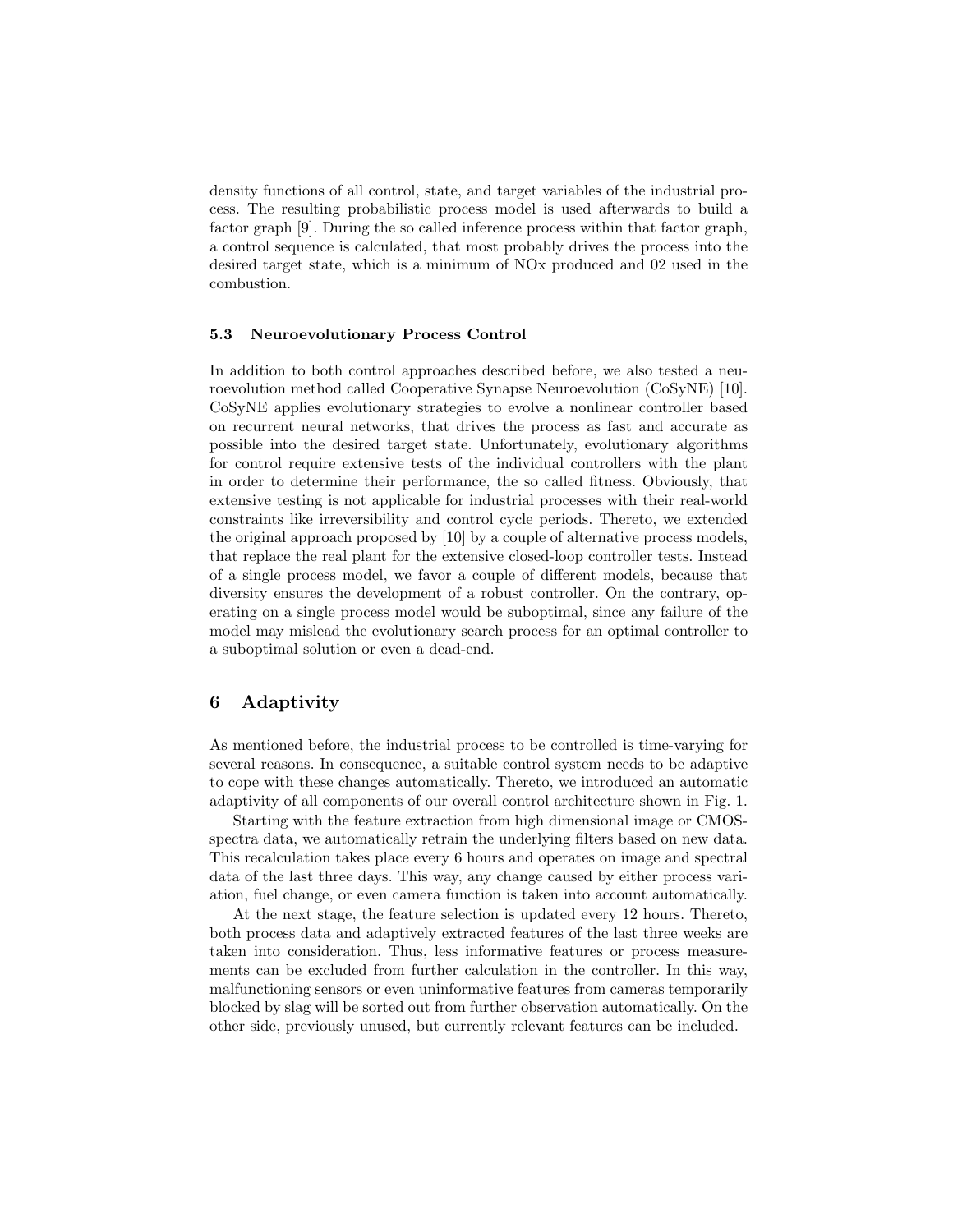

Fig. 3. Left: Comparison of  $NO_x$  emissions with different controllers plotted over  $O_2$ concentration in the waste gas. Right: Comparison of efficiency factors for different controllers plotted over plant-load. The lower the  $O_2$ , the higher the efficiency factor of the plant.

Again every 12 hours or whenever the adaptive feature selection changed, also the corresponding controller is adapted to the new data by a retraining based on most recent process data of the last three weeks. In this way, the corresponding controller is adapted to new process properties of changed inputsituations automatically.

### 7 Results of field trials in a coalfired power plant

The adaptive and self-organizing control architectures described before, are running on a real process, namely a 200MW hard-coal fired power plant in Hamburg, Germany. The task is to minimize the nitrogen emissions  $(NO<sub>x</sub>)$  and to increase the efficiency factor of that plant. Thereto, the controllers have to adjust the total amount of used air and its distribution between the 6 burners of the boiler. In total, 12 different actuators have to be controlled. Both amount and distribution of coal were given.

For comparison, the three control approaches Model-based Predictive Control (MPC), Bayesian Process Control (Bayes), and Neuroevolutionary Control (CoSyNE) have been tested against normal plant operation without any intelligent air optimization by an AI system (no control, only basic PID control provided by the plant control system). All controllers have been tested sequentially from April, 9th until April, 20th in 2009 during normal daily operation of the plant including many load changes.

Figure 3 shows, that the Model-based Predictive Controller (MPC), operating with manually selected inputs, can outperform the operation without any air control for both targets  $NO_x$  and  $O_2$ . The Probabilistic Controller (Bayes) operating on automatically extracted and selected features performs even better. The same holds true for the evolutionary Neuro-Controller (CoSyNE), which as